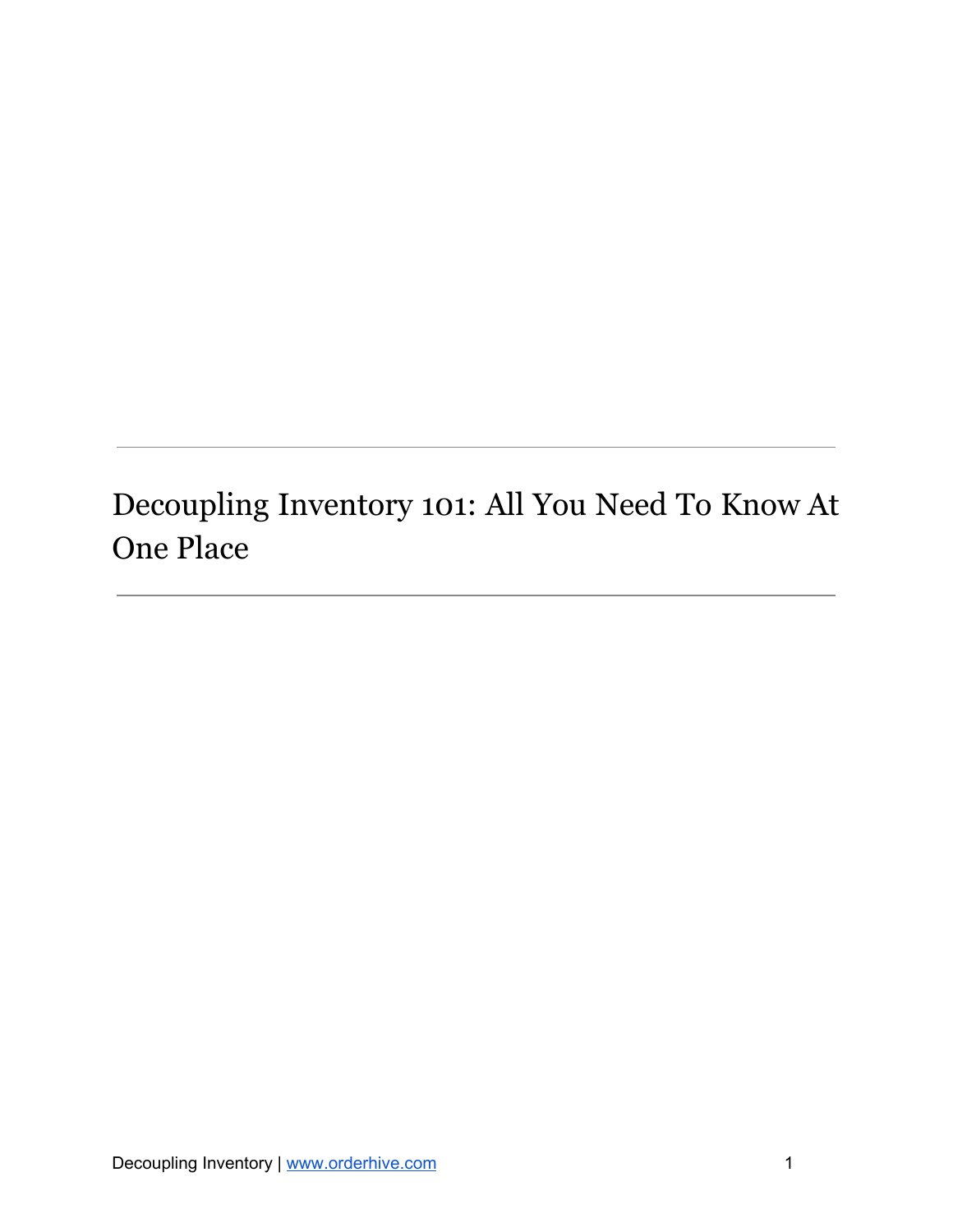| Decoupling Inventory 101: All You Need To Know At One Place                         |                |
|-------------------------------------------------------------------------------------|----------------|
| Understanding The Need Of Decoupling Inventory                                      | 4              |
| What is Pipeline Inventory                                                          | 5              |
| What Are The Differences And Similarities Between Decoupling And Pipeline Inventory | 6              |
| <b>Similarities</b>                                                                 | 6              |
| <b>Differences</b>                                                                  | 6              |
| Advantages Of Having Decoupling Inventory                                           | $\overline{7}$ |
| <b>Effects On Inventory Carrying Costs</b>                                          | 8              |
| Example Of Implementation                                                           | 9              |
| Over To You                                                                         | 10             |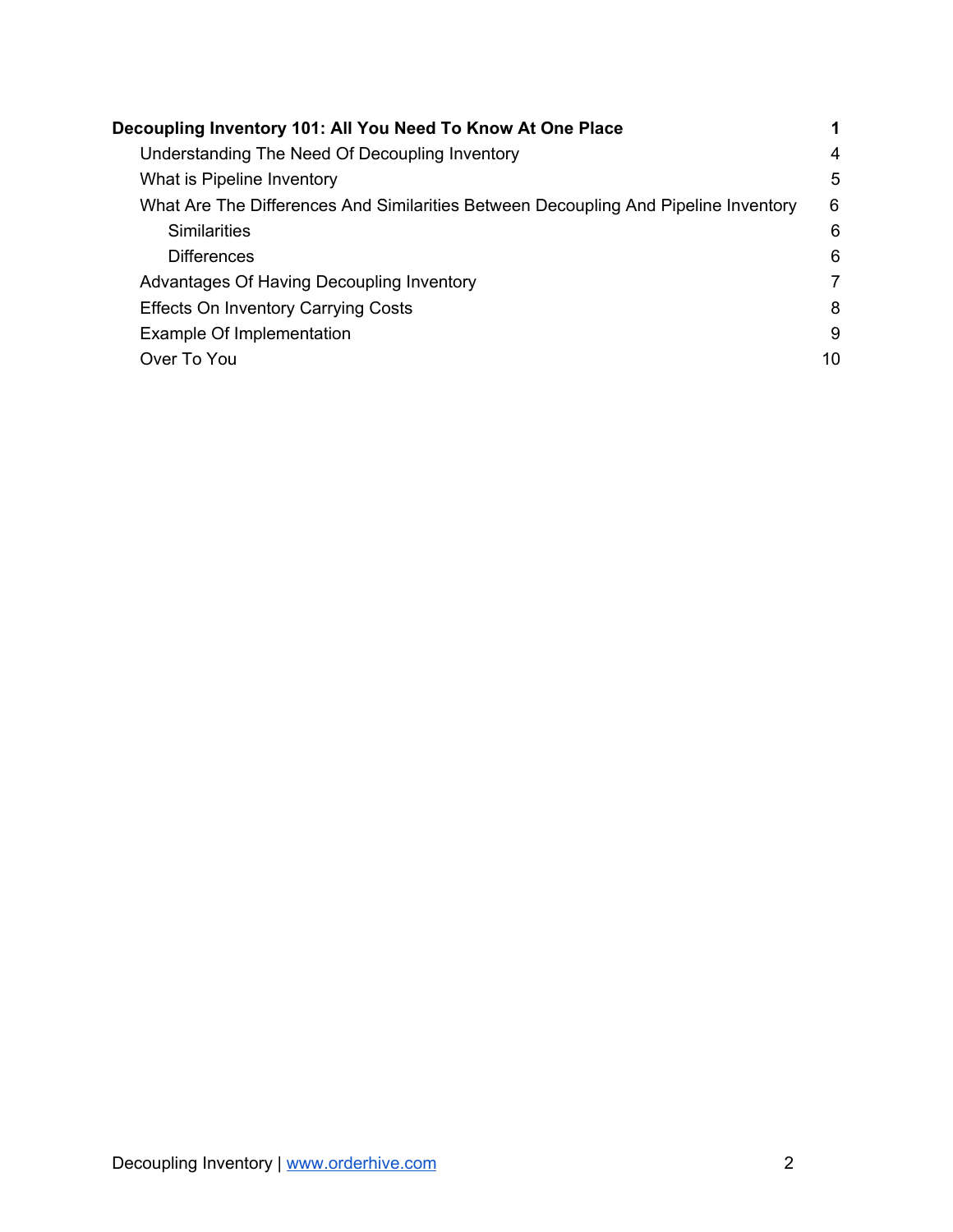

Today's buzzword is Decoupling inventory. It is widely used as a backup mechanism by manufacturing industries. Businesses quite often face the challenge of inadequate supply of raw materials and breakdowns at some point in the production process. This can derail the entire production cycle. We are going to have a look at how it can rescue the production process during various problematic situations and act as a safety cushion.

Hop on to understand all technicalities, pros, cons, and functionalities of decoupling inventory in the below sections.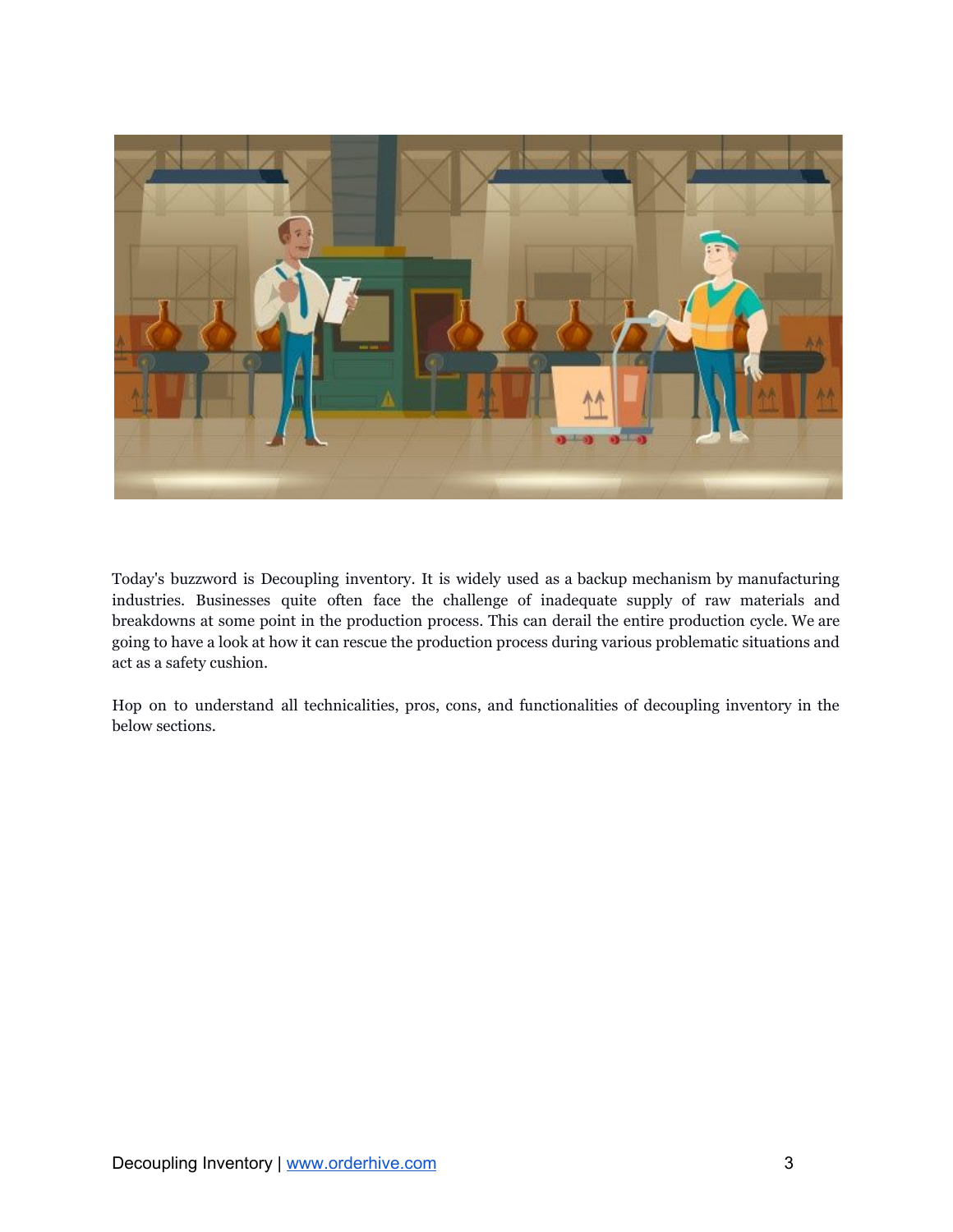## <span id="page-3-0"></span>**Understanding The Need Of Decoupling Inventory**

Companies with mass production are vulnerable to a lot of tricky areas, which can bring the production line to a halt. These setbacks arise from both within and outside the organization. I am putting down the major points between which mishaps can occur to understand the vulnerability below:

- Demand
- Suppliers
- Inventory
- Production Line
- Delivery

As you can see, all of these aspects, except the inventory and production line, are externally controlled.

The manufacturing can get derailed due to the breakdown of a particular machine or due to changes in production rate at some points. Discrepancies and lack of proper inventory [management](https://www.orderhive.com/analyze-break-data-optimize-inventory-levels?utm_source=Neel&utm_medium=Decoupling%20Inventory&utm_campaign=PDF) are also other internal problems. When a specific element of the chain stops functioning as per the production plan, the entire ecosystem is affected. Under such conditions, having additional stock of unfinished products at each stage of the production cycle provides a cushioning effect. The facility can continue to give the same output while the troubleshooting gets done. The next station can continue with the regular production without requiring the previous one to deliver.

Having such an arrangement is essential when the company is using the same components in a multiple product mix. As a result, they can divert the manufacturing towards fulfilling the crucial orders while less urgent work is halted. This will help in coping up with the demand so that the company doesn't suffer losses due to such issues. Here, the emphasis is laid on preventing loss of time.

Fluctuations in demand, the inability of suppliers to provide goods in time, and changes in delivery conditions are caused from outside the organization but ultimately put pressure on its infrastructure. The decoupling stock also acts as a cushion against these shortcomings.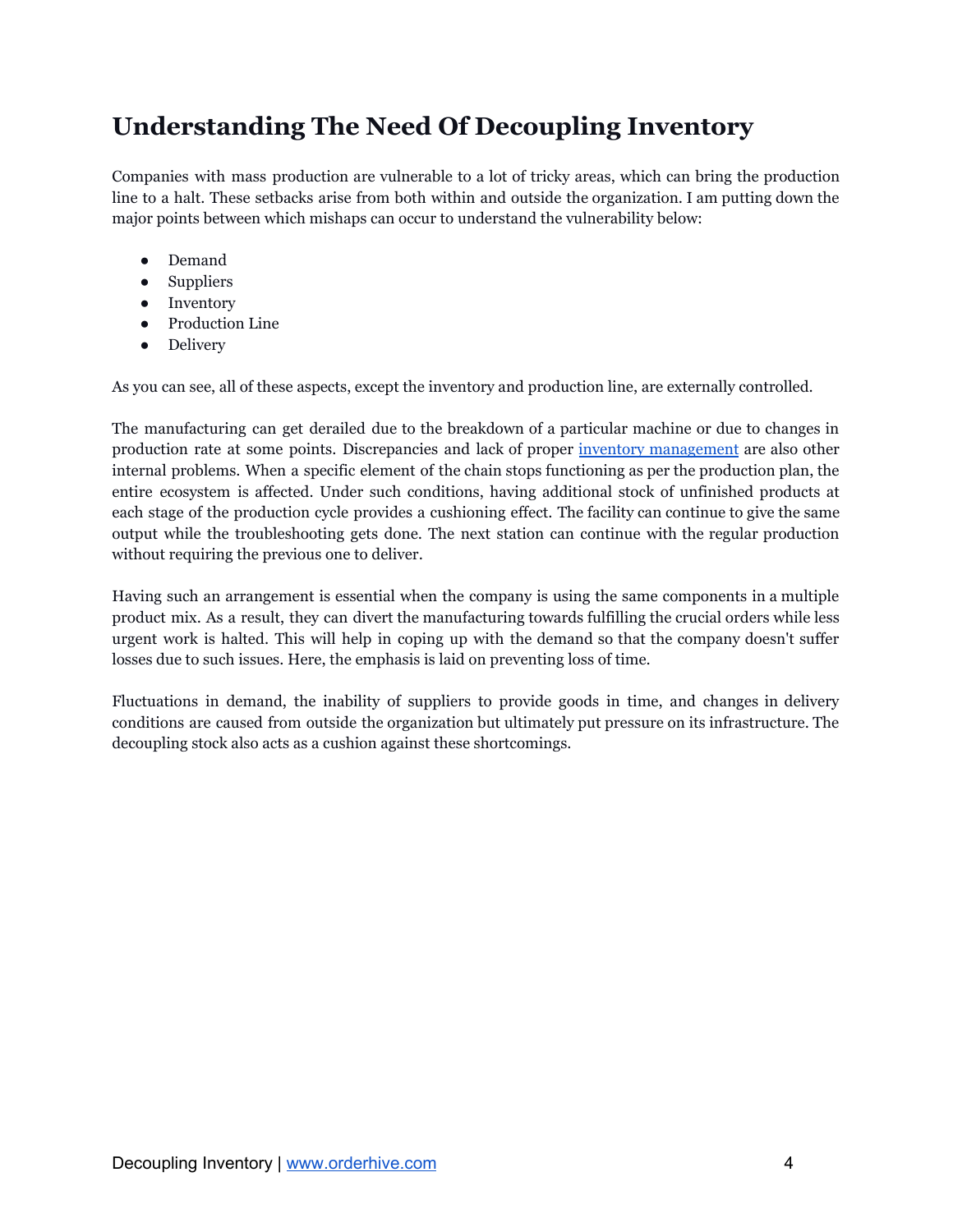## <span id="page-4-0"></span>**What is Pipeline Inventory**

In simple words, it is the raw materials and ready to assemble components that are ordered by your company but yet to arrive at your premises. When these items take a significant amount of time to replenish/lead time, you need to maintain their levels. The ideal formula to calculate pipeline quantity is:

(Time required for replenishment)\*(Consumption rate) = Pipeline figure

For instance, if your company gets a raw material named "A" after six weeks of ordering and you order 1200 units per week than the pipeline will be equal to (1200\*6) 7200 units. You will also have to manage the EOQ accordingly.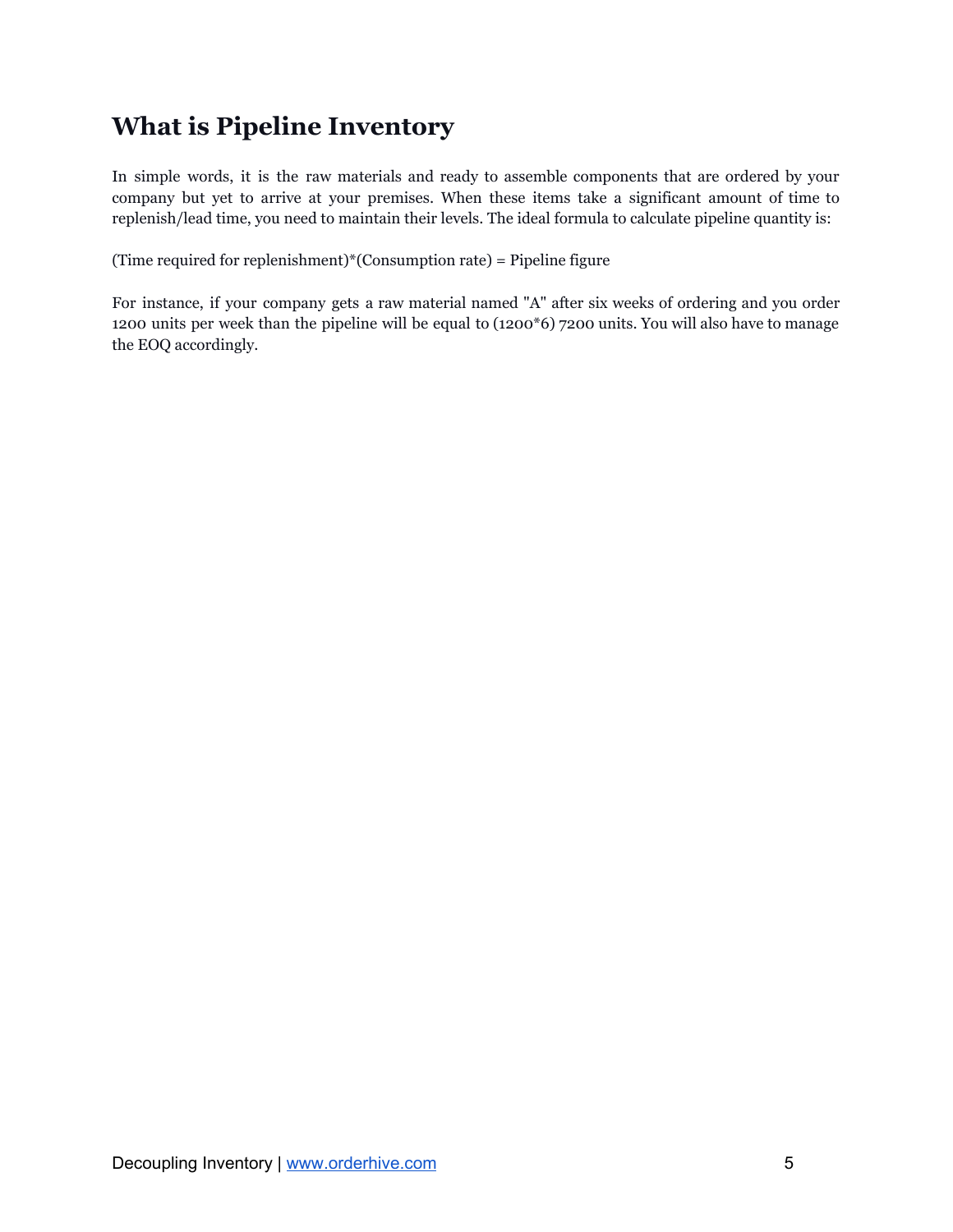# <span id="page-5-0"></span>**What Are The Differences And Similarities Between Decoupling And Pipeline Inventory**

Decoupling and pipeline inventory control systems share a lot of aspects in general. The application and strategic measures cater to provide similar end results. It is also noteworthy that they have subtle differences during implementation. Here, I am going to list down a few similarities and dissimilarities for your ready reference.

#### <span id="page-5-1"></span>**Similarities**

- Both of them focus on improving operational efficiency.
- The fundamental approach of employing decoupling and pipeline inventory is based on compensating the loss of time.
- They provide a window to continue operations despite the unavailability of vital resources.
- From the business point of view, these strategies contain the cost of lost opportunities
- On an organizational level, it dilutes the problematic effect of shortages.
- They provide a transitional source of semi-finished goods.

The more inventory a company has, the less they will have what they need. -[Taiichi](http://www.leansixsigmadefinition.com/glossary/taiichi-ohno/) Ohno

#### <span id="page-5-2"></span>**Differences**

| <b>Decoupling Inventory</b>                                                                                | <b>Pipeline Inventory</b>                                                                          |
|------------------------------------------------------------------------------------------------------------|----------------------------------------------------------------------------------------------------|
| Decoupling inventory is an internal mechanism.                                                             | Pipeline inventory is an externally implemented<br>mechanism.                                      |
| Decoupling is a method to store inventory.                                                                 | The pipeline can be classified as an individual<br>inventory system.                               |
| Maintaining a decoupled inventory is an<br>operational management strategy. It eliminates<br>bottlenecks.  | Maintaining a pipeline is a business process.                                                      |
| In the decoupling system, they are stored within<br>the premises and kept on hold.                         | In the pipeline system, the resources exist outside the<br>production premises and are in transit. |
| The decoupling system is prevalent only among<br>mass-producing companies delivering finished<br>products. | The pipeline system is standard among broad types<br>and sizes of businesses.                      |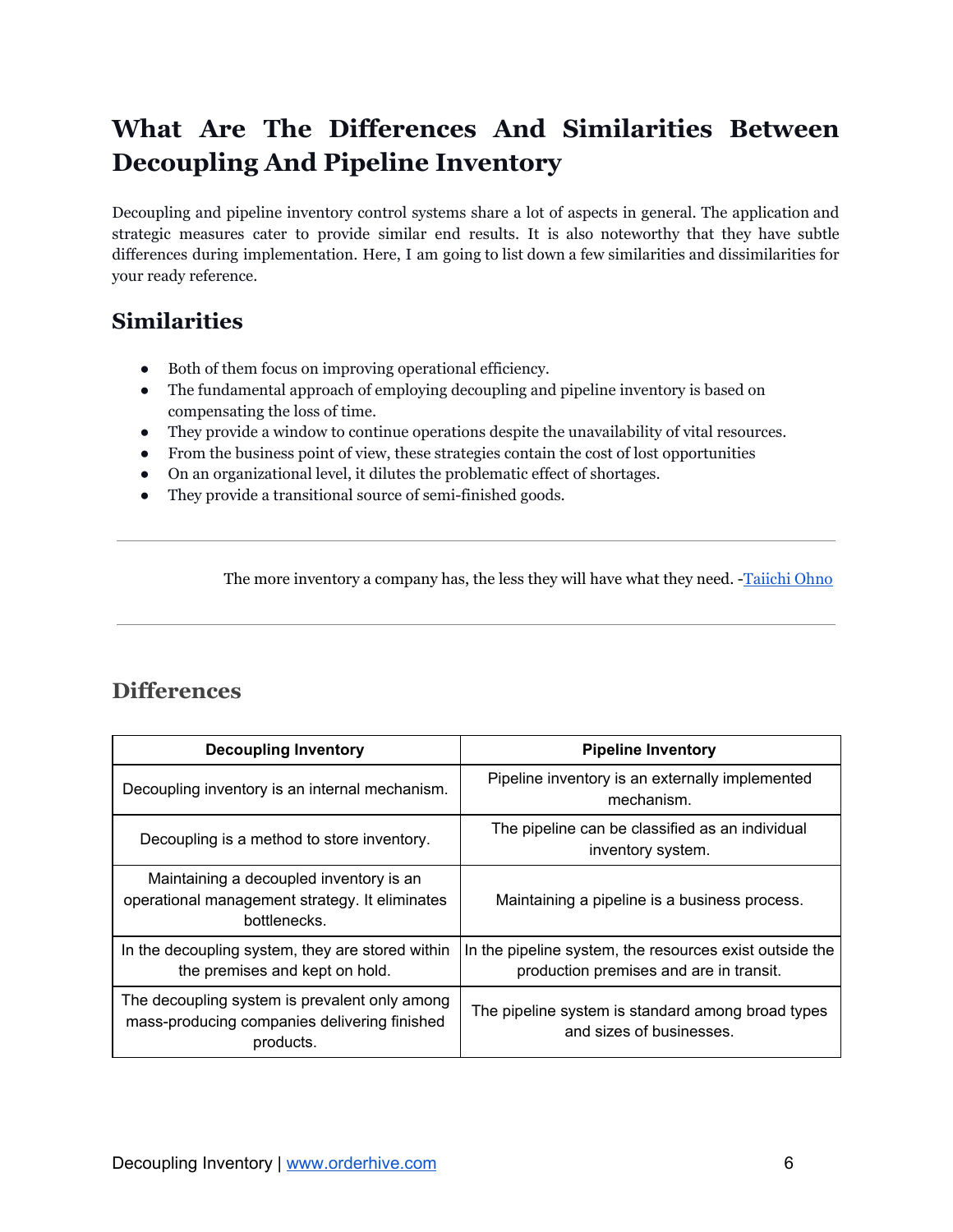## <span id="page-6-0"></span>**Advantages Of Having Decoupling Inventory**

The following benefits are availed by maintaining an extra stock of semi-finished goods inside your production facility:

- You can prevent the harmful effects of changing suppliers or problems on their end.
- It provides a cushioning effect against the breakdowns without actively consuming investments on an immediate basis.
- It compensates issues with human resources such as large numbers of workers being on leave or strikes.
- It gives you adequate time for handling failures of production machinery.
- This method also lowers the overall pressure on the system and gives a chance to conduct preventive maintenance.
- Since preventive maintenance at different stages of production is possible, the continuous output becomes easy to achieve.
- The company can divert the production line as per the demand fluctuations for finished goods with the same components.

As we can see, all of the benefits are availed due to a single quality- flexibility. These advantages help organizations support operations by providing room for damage control.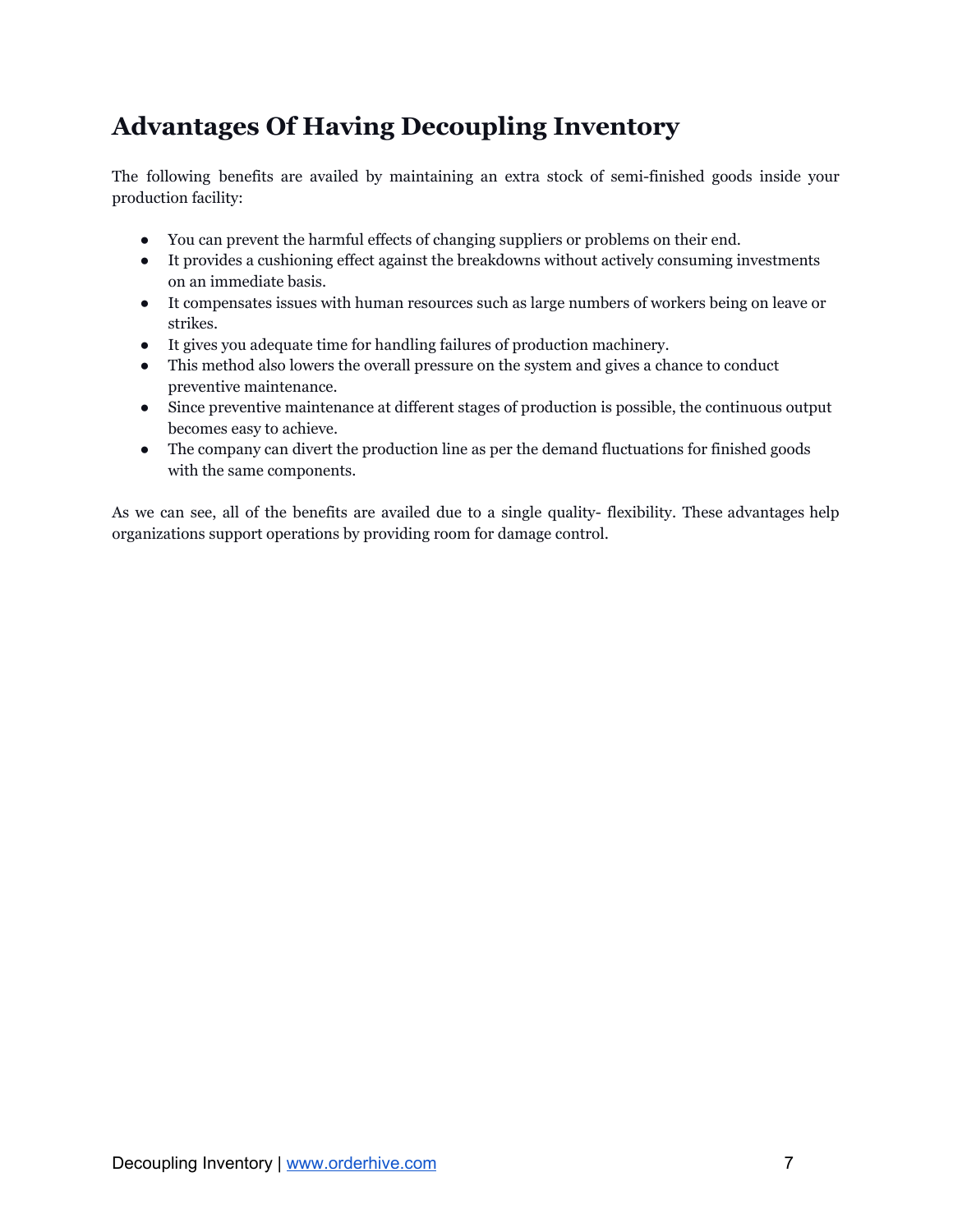### <span id="page-7-0"></span>**Effects On Inventory Carrying Costs**

I will definitely like to tell you that yes, the inventory carrying costs will increase. However, we shall not arrive at any decision with this fact alone. When we look at the larger picture, the overall financial health of the enterprise is benefitted. This is because you can exercise better control over manufacturing and carry out maintenance more often. Since the chances of breakdowns are reduced, we can consider that the proportional increase in the carrying costs is justified. Also, the cost of lost opportunities exceeds this cost in many cases.

The inventory, the value of my company, walks out the door every evening. -Bill [Gates](https://www.forbes.com/profile/bill-gates/#373d2b3c689f)

One solution to manage the increase in inventory carrying costs is to use demand forecasting actively. When you predict the changes in demand patterns, the decoupling stock is maintained accordingly. This can control the increased costing levels considerably.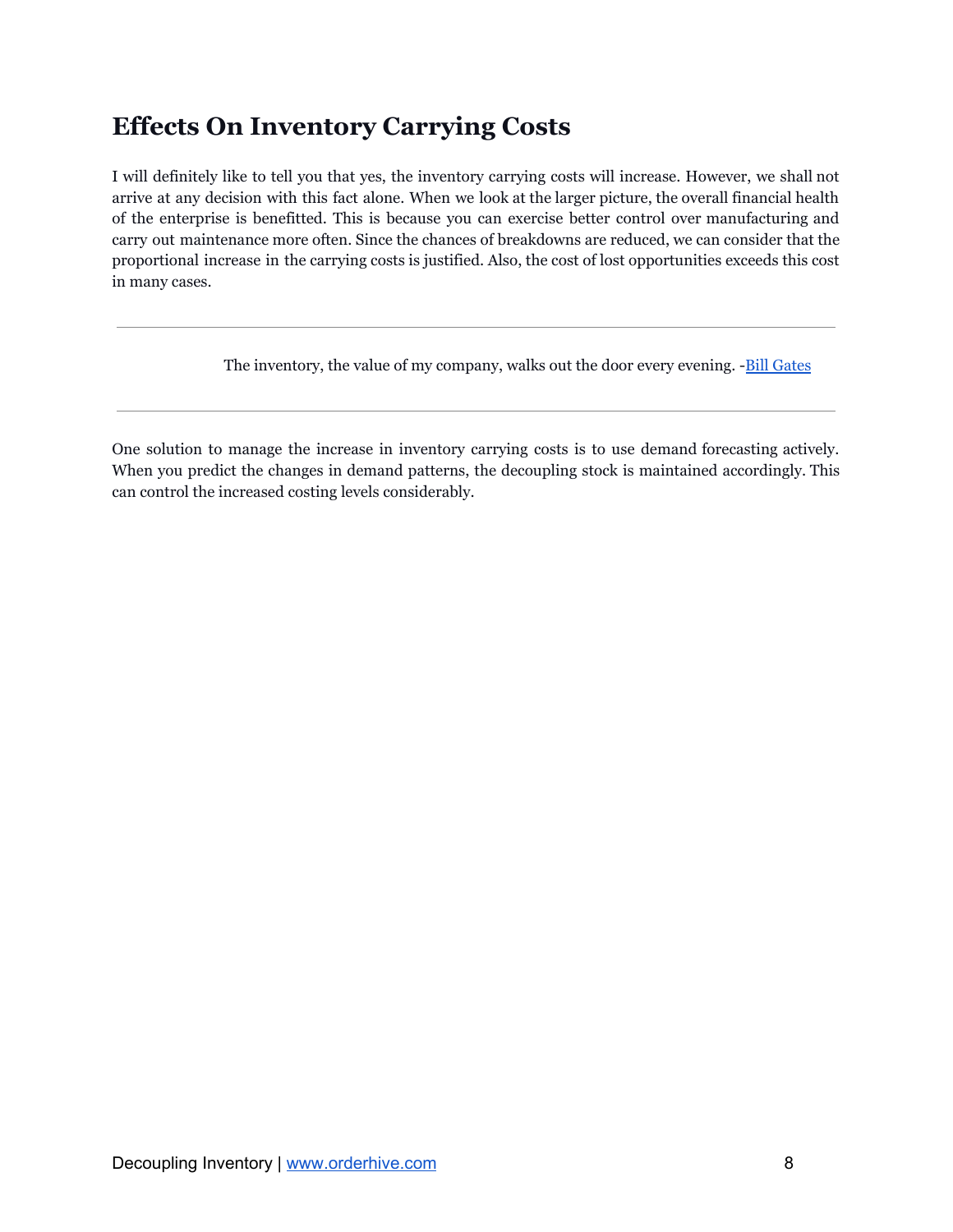### <span id="page-8-0"></span>**Example Of Implementation**

Let us have an example of a company engaged in producing cheese. Look at the diagram below:



As we can see, the source (milk) is distributed to produce both traditional Gouda cheese and Mozzarella cheese. The milk shall be stored inside the facility for pasteurization. Once it is pasteurized, the workers can store it in a deep freezer to maintain decoupled stock. They can utilize it for producing any Gouda and Mozzarella cheese or even curd as per the requirement. Here, pasteurized milk stored will act as a cushion in case of special orders and also control fluctuations in supply.